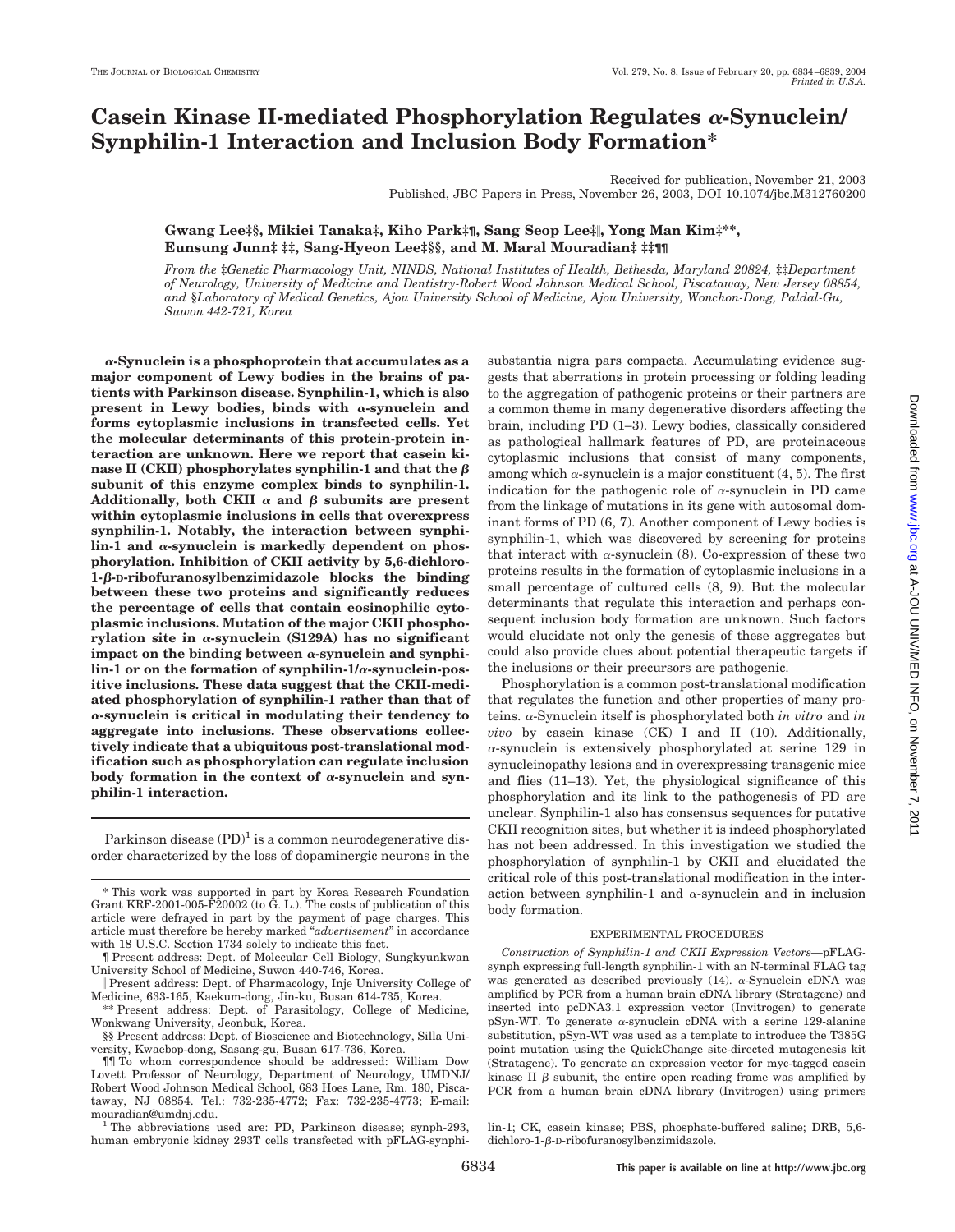5-cccgggCGTGAAGATGAGCA-3 and 5-agatctGGGAGGGAATCAG-C-3 (SmaI and BglII sites in small characters were incorporated to facilitate cloning). The product was subcloned in pCMV-Tag3 (Stratagene) for generating pMyc-CKII  $\beta$ , which expresses CKII  $\beta$  with an N-terminal myc tag. The integrity of all constructs was verified by DNA sequencing.

*Cell Culture, Transfection, and Generation of Stable Cell Lines—* 293T and PC-12 cells were obtained from the American Type Culture Collection. NS20Y cells were a kind gift from Dr. Marshall Nirenberg (NHLBI, National Institutes of Health, Bethesda, MD). All cell lines except PC-12 were cultured in Dulbecco's modified Eagle's medium (Mediatech) supplemented with 10% fetal bovine serum (BioWhittaker) and grown at 37 °C in a humidified atmosphere containing  $10\%$  CO<sub>2</sub>. PC-12 cells were grown in Dulbecco's modified Eagle's medium containing 10% horse serum and 5% fetal bovine serum. The 293T cells were transfected with pFLAG-synphilin, selected, cloned, and maintained in medium containing 1 mg/ml G418 (Invitrogen) to generate synph-293 cells. All transfections used the calcium phosphate transfection kit (Invitrogen) according to the supplier's instructions.

*In Vitro Phosphorylation—*Synph-293 cells constitutively expressing FLAG-tagged synphilin-1 were harvested by scraping and were centrifuged at  $3000 \times g$  for 1 min at 4 °C. The cell pellet was washed with Dulbecco's phosphate-buffered saline (PBS) twice and resuspended in lysis buffer containing 50 mM Tris (pH 8.0), 5 mM EDTA, 10% glycerol, 150 mM NaCl, 0.5% Nonidet P-40, 2 mM sodium vanadate, 10 mM NaF, and 10 mM sodium pyrophosphate with a protease inhibitor mixture, Set III (Calbiochem). FLAG-tagged synphilin-1 was immunoprecipitated by anti-FLAG M2 agarose-affinity gel (Sigma) and incubated in 40  $\mu$ l of kinase buffer (20 mm Tris-HCl (pH 7.5), 50 mm KCl, and 10 mm  $MgCl<sub>2</sub>$ ). The reaction was started by the addition of 10  $\mu$ l of a mixture of 100  $\mu$ M ATP, 10  $\mu$ Ci of [ $\gamma$ -<sup>32</sup>P]ATP, and 250 units of CKII (New England Biolabs), and the mixture was incubated at 30 °C for 30 min. The reaction was stopped by adding SDS gel-loading buffer (Invitrogen) and boiling at 95 °C for 5 min. Proteins were separated by SDS-PAGE, and synphilin-1 phosphorylation was analyzed by autoradiography.

*In Vivo Phosphorylation—*Synph-293 cells stably expressing FLAGtagged synphilin-1 and NS20Y cells transiently transfected with pFLAG-synphilin were grown to subconfluence and incubated in phosphate-free medium (Invitrogen) for 1 h. This medium was replaced with fresh phosphate-free medium containing 20–35 MBq of [32P]orthophosphate, and cells were incubated at 37 °C for 4 h. After removing the radioactive medium, the cells were washed three times with ice-cold PBS, immediately scraped off the plate, and lysed on ice with a lysis buffer. Lysates were centrifuged at  $12,000 \times g$  for 10 min, and supernatants were immunoprecipitated with anti-FLAG M2 antibody for 6 h. Proteins were separated by SDS-PAGE, and synphilin-1 phosphorylation was analyzed by autoradiography.

*Immunoprecipitation and Western Blots—*For co-immunoprecipitation, synph-293 cells were transfected with pSyn-WT or pSyn-S129A. After 48 h, FLAG-tagged synphilin-1 was immunoprecipitated by anti-FLAG M2 agarose-affinity gel (Sigma) as described above. The precipitates or total cell lysates were subjected to Western blot analysis with anti- $\alpha$ -synuclein polyclonal antibody (1:2000) (15) or anti-FLAG M2 antibody (1:5000) (Sigma).

*Immunocytochemistry and Quantification of Inclusions—*The antibodies used for immunocytochemistry were  $\alpha$ -synuclein monoclonal (1:400) (Zymed Laboratories Inc.), FLAG Cy3-conjugated monoclonal  $(1:1000)$  (Sigma), casein kinase II  $\alpha$  subunit  $(1:80)$  (Calbiochem), casein kinase II  $\beta$  subunit (1:100, Calbiochem), fluorescein isothiocyanatesecondary antibody (1:100) (Vector Laboratories), and Texas Red-secondary antibody (1:100) (Vector Laboratories). After being washed with PBS, the cells were fixed in 4% formaldehyde for 10 min at room temperature, permeabilized with 0.3% Triton X-100 for 15 min, and blocked with 3% bovine serum albumin for 30 min. Cells were then incubated at 4 °C for 24 h with the appropriate primary antibody and diluted in PBS containing 1% bovine serum albumin. After the cells were washed three times with PBS, the secondary antibody, diluted in PBS and containing 1% bovine serum albumin, was added for 2 h at room temperature. Samples were visualized with a fluorescence confocal microscope (LSM 510, Zeiss).

For quantification of synphilin-1-positive inclusions, transfected cells were immunostained with anti-FLAG Cy3-conjugated antibody diluted in 1% bovine serum albumin in PBS for 3 h at 4 °C and counted under a fluorescence microscope (Optiphot-2, Nikon). Two hundred transfected cells in randomly selected fields were counted for each condition in triplicate experiments. Inclusion-bearing cells were also quantified using hematoxylin-eosin staining (Fisher Scientific) for identifying eosinophilic inclusions. Cells were counted in three to five randomly se-



FIG. 1. *In vitro* **phosphorylation of synphilin-1 by CKII.** FLAGtagged synphilin-1 was immunoprecipitated from synph-293 cells with anti-FLAG antibody and incubated with  $[\gamma^{32}P]ATP$  in a CKII reaction buffer. Labeled proteins were separated by SDS-PAGE, and phosphorylated synphilin-1 was visualized by autoradiography. The known autophosphorylation of CKII  $\beta$  is seen in *lanes* 2 and 4.

lected fields of the chamber (Collagen I Cellware 4 Well CultureSlide, BD Biosciences) by blind investigation. A total of 12 wells and 1200 cells per condition were counted.

### RESULTS

*Synphilin-1 Is Phosphorylated by CKII Both in Vitro and in Vivo—*The amino acid sequence of synphilin-1 includes 19 putative phosphorylation sites for casein kinase II (S/T)*XX*(D/E) (16). Thus, the possibility that synphilin-1 is phosphorylated by CKII was tested. First, *in vitro* kination assays were performed using FLAG-tagged synphilin-1 immunoprecipitated with anti-FLAG M2 antibody from stably transfected 293T (synph-293) cells as a substrate in the presence of human CKII and  $[\gamma^{32}P]$ ATP. Autoradiography of electrophoresed proteins revealed that synphilin-1 is strongly phosphorylated, whereas no phosphorylated synphilin-1 was observed in the absence of CKII (Fig. 1, *lanes 3* and *4*).

Next, we investigated whether synphilin-1 is phosphorylated in synph-293 cells and in transiently transfected NS20Y cells. These cells were incubated with [32P]orthophosphate in the presence or absence of the CKII inhibitor  $5,6$ -dichloro-1- $\beta$ -Dribofuranosylbenzimidazole **(**DRB) or the phosphatase inhibitor okadaic acid. FLAG-tagged synphilin-1 was immunoprecipitated with anti-FLAG M2 antibody, and phosphorylated synphilin-1 was visualized by autoradiography. In the presence of DRB, synphilin-1 phosphorylation was strongly inhibited in synph-293 cells (Fig. 2*A*) and was diminished dose-dependently in NS20Y cells (Fig. 2*B*). Thus, synphilin-1 is phosphorylated by CKII in cells of neuronal and non-neuronal origin. Treatment of synph-293 cells with okadaic acid resulted in a substantial increase of phosphorylated synphilin-1 to a level much higher than its base line (Fig. 2*A*). These findings suggest that synphilin-1 is highly phosphorylated and rapidly dephosphorylated *in vivo*.

*Regulatory* β Subunit of CKII Interacts with Synphilin-1— CKII-mediated phosphorylation requires the association of its  $\beta$  subunit with substrate proteins (17). To confirm that such an interaction also exists with synphilin-1, we examined the binding between synphilin-1 and the CKII  $\beta$  subunit. We transfected synph-293 cells with myc-tagged CKII  $\beta$  subunits and subjected lysates to immunoprecipitation with anti-myc antibody followed by anti-FLAG immunoblotting (Fig. 3*A*). The CKII  $\beta$  subunit co-immunoprecipitated with synphilin-1 in a specific manner, suggesting that the two molecules did bind. To exclude the possibility that this finding was simply the result of CKII  $\beta$  overexpression, we checked for binding between endogenous CKII  $\beta$  and synphilin-1 in PC-12 cells transiently transfected only with pFLAG-synphilin. FLAG-tagged synphilin-1 was immunoprecipitated by anti-FLAG antibody, and the electrophoresed proteins were subjected to Western blotting with antibodies to CKII  $\alpha$  and  $\beta$ . As expected, a specific interaction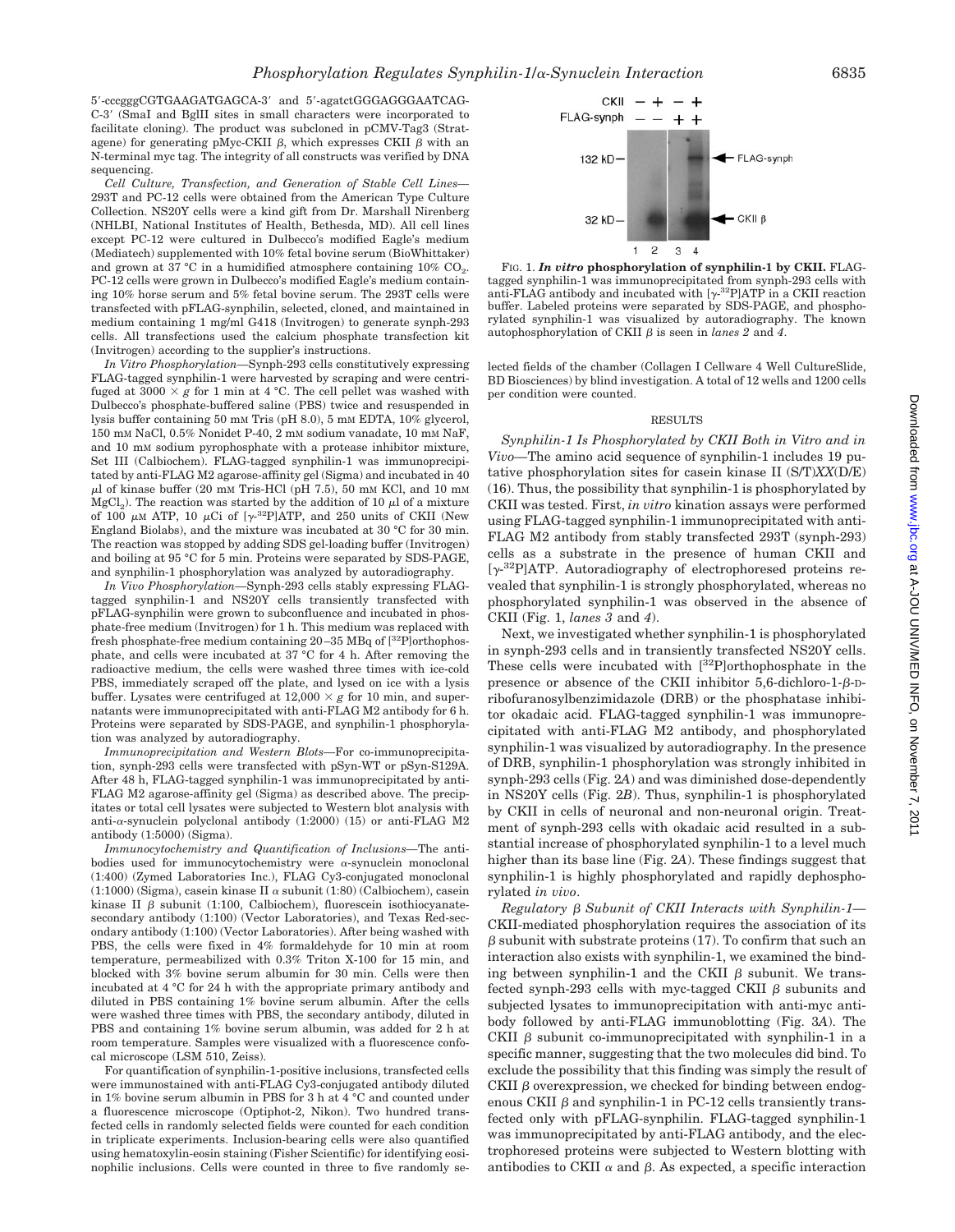

FIG. 2. *In vivo* **phosphorylation of synphilin-1 by CKII.** *A*, synphilin-1 is phosphorylated by CKII in 293T cells. Synph-293 cells stably overexpressing FLAG-tagged synphilin-1 were incubated with [ $32$ P]orthophosphate in the presence of 50  $\mu$ M DRB or 0.2  $\mu$ M okadaic acid (*OK*). Lysates were subjected to immunoprecipitation with anti-FLAG M2 antibody, and phosphorylated FLAG-synphilin-1 was visualized by autoradiography. Native 293T cells are shown as control. The *lower panel* shows equal expression of total FLAG-synphilin-1 in all synph-293 cells by Western blot using anti-FLAG antibody. *B*, synphilin-1 is phosphorylated by CKII in NS20Y cells transiently transfected with FLAG-tagged synphilin-1. 32P incorporation into synphilin-1 decreased dose dependently with different amounts of DRB. The *lower panel* shows total expression of FLAG-synphilin-1 by Western blot using anti-FLAG antibody.

was observed between synphilin-1 and endogenous CKII  $\beta$  (Fig. 3*B*), whereas no such interaction was detected with the catalytic subunit CKII  $\alpha$  (data not shown). We conclude that CKII  $\beta$  first recognizes synphilin-1, and then CKII  $\alpha$  phosphorylates this substrate.

CKII Co-localizes with  $\alpha$ -Synuclein in Cytoplasmic Inclu*sions—*Based on the ability of CKII to phosphorylate  $\alpha$ -synuclein (10) and synphilin-1 (Figs. 1 and 2), we next verified the microscopic localization of CKII subunits within inclusions formed by these substrates. Immunocytochemical staining of synph-293 cells revealed CKII  $\beta$  immunoreactivity (visualized with fluorescein isothiocyanate-conjugated secondary antibody), which was co-localized with anti- $\alpha$ -synuclein (visualized by Texas Red-conjugated secondary antibody) within cytoplasmic inclusions (Fig.  $4B$ ). Similarly, the CKII  $\alpha$ subunit co-localized with  $\alpha$ -synuclein in these inclusions (Fig. 4*A*).

*Effect of CKII-mediated Phosphorylation on the Binding between Synphilin-1 and*  $\alpha$ *-Synuclein*—Because synphilin-1 and  $\alpha$ -synuclein are interacting partners (8) and because both are phosphorylated by CKII (see data above and Ref. 10), we tested whether modulating the activity of this enzyme could influence the binding between these two proteins. Synph-293 cells were transiently transfected with  $\alpha$ -synuclein (18) followed by treatment with different amounts of DRB. Lysates were subjected to immunoprecipitation with anti-FLAG antibody and were immunoblotted with anti- $\alpha$ -synuclein antibody. Inhibition of CKII by DRB resulted in a marked reduction of the binding between



B



FIG. 3. The  $\beta$  subunit of CKII interacts with synphilin-1. A, synph-293 cells were transiently transfected with pMyc-CKII  $\beta$ . Lysates were subjected to immunoprecipitation with anti-myc 9E10 antibody followed by anti-FLAG immunoblotting (*lower panel*). The *upper two panels* show total expression of FLAG-synphilin-1 and myc-CKII  $\beta$ in the lysate. *B*, endogenous CKII  $\beta$  interacts with synphilin-1 in PC-12 cells. These cells were transiently transfected with FLAG-tagged synphilin-1. Lysates were subjected to immunoprecipitation with anti-FLAG antibody followed by immunoblotting with anti-CKII  $\beta$  E-19 antibody (*lower panel*). The *two upper panels* show FLAG-synphilin-1 and CKII  $\beta$  expression in total lysate. *IgL*, IgG light chains.



FIG. 4. CKII subunits co-localize with  $\alpha$ -synuclein in cytoplas**mic inclusions.** A, synph-293 cells were stained for CKII  $\alpha$  (fluorescein isothiocyanate, *green*) and  $\alpha$ -synuclein (Texas Red, *red*). *B*, synph-293 cells were stained for CKII  $\beta$  (fluorescein isothiocyanate, *green*) and -synuclein (Texas Red, *red*).

 $\alpha$ -synuclein and synphilin-1 (Fig. 5), indicating that CKII-mediated phosphorylation is a potent regulator of this interaction. Inhibition of phosphorylation did not have a significant impact on total intracellular levels of synphilin-1 or  $\alpha$ -synuclein (Fig. 5, *upper two panels*).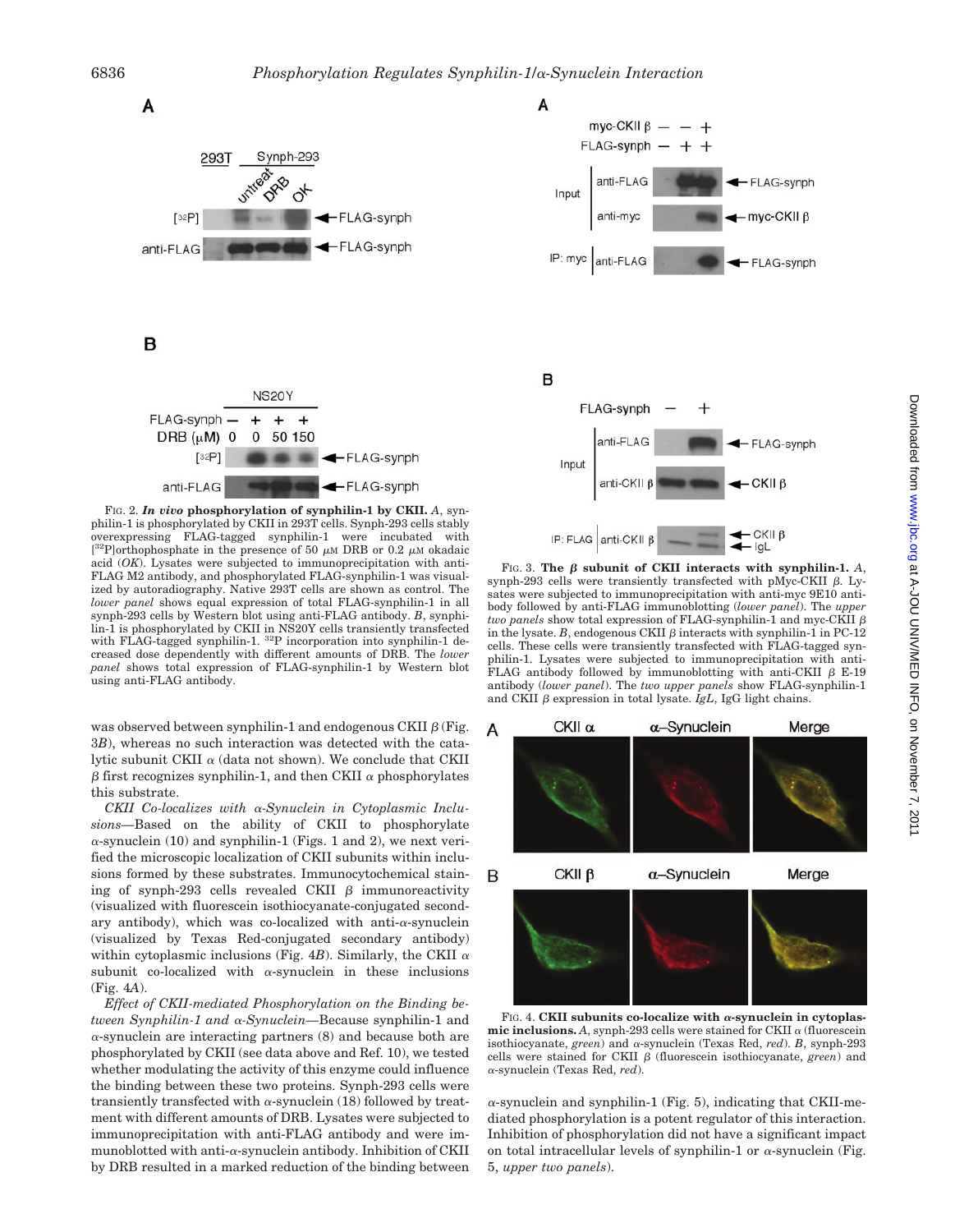

FIG. 5. **CKII-mediated phosphorylation regulates the interaction between synphilin-1 and**  $\alpha$ **-synuclein.** Synph-293 cells were transiently transfected with  $\alpha$ -synuclein followed by treatment with 50  $\mu$ M DRB for 24 h. Lysates were subjected to immunoprecipitation with anti-FLAG antibody followed by immunoblotting with anti-FLAG antibody or with anti-α-synuclein polyclonal antibody (*two lower panels*). The *two upper panels* show the expression of the two transgenes in total lysate. Native 293T cells were used as a control.

*Inhibition of CKII Activity Reduces Eosinophilic Cytoplasmic*  $Inclusions$ —Co-expression of  $\alpha$ -synuclein and synphilin-1 results in the formation of eosinophilic cytoplasmic inclusions in cellular models (8). To test the effect of phosphorylation by CKII on the formation of such cytoplasmic inclusions, synph-293 cells were transiently transfected with  $\alpha$ -synuclein followed by treatment with 50  $\mu$ M DRB and stained with hematoxylin-eosin (Fig. 6). Analysis of synph-293 cells overexpressing only synphilin-1 revealed that 4.3% of total cells had eosinophilic cytoplasmic inclusions (Fig. 6, *A* and *C*). As expected, co-expression of both synphilin-1 and  $\alpha$ -synuclein increased the number of cells with inclusions to 7.6%. Notably, treatment of cells co-expressing both proteins with DRB significantly reduced the percentage of inclusion-bearing cells to 4.6% (Fig. 6*C*). The latter finding is consistent with the inhibition of the synphilin- $1/\alpha$ -synuclein interaction by DRB on Western blot analysis (Fig. 5). The number of inclusions in synph-293 cells in the absence of ectopic  $\alpha$ -synuclein overexpression did not change significantly after DRB treatment. These observations led us to conclude that the inhibition of CKII activity suppresses the co-aggregation of synphilin-1 and  $\alpha$ -synuclein into inclusion bodies.

*Phosphorylation of* α-Synuclein by CKII Is Not Important for *Regulating Its Binding with Synphilin-1—*The above data demonstrated that CKII-mediated phosphorylation regulates the formation of  $\alpha$ -synuclein/synphilin-1-positive inclusions (Figs. 5 and 6). However, whether the phosphorylation of synphilin-1 or  $\alpha$ -synuclein, or both, is important for inclusion body formation is not clear. Serine 129 is a major CKII phosphorylation site within the C-terminal domain of  $\alpha$ -synuclein (10), whereas the functional phosphorylated residue(s) in synphilin-1 is not determined. To investigate the importance of  $\alpha$ -synuclein phosphorylation in this protein-protein interaction, we generated an  $\alpha$ -synuclein mutant cDNA that harbors a serine-to-alanine substitution at position 129 (S129A), rendering this major CKII phosphorylation site nonfunctional. When synph-293 cells were transiently transfected with wild-type or S129A mutant  $\alpha$ -synuclein, immunoprecipitation followed by Western blotting revealed that the interaction of the mutant  $\alpha$ -synuclein isoform with synphilin-1 is not compromised (Fig. 7). This finding indicates that  $\alpha$ -synuclein phosphorylation by CKII has no significant effect on its binding with synphilin-1. A similar result was obtained in yeast with two hybrid experiments (data not shown). Based on these observations we conclude that it is the



FIG. 6. **Cytoplasmic inclusions formed by synphilin-1 and -synuclein are subject to regulation by phosphorylation.** *A* and *B*, synph-293 cells were transiently transfected with  $\alpha$ -synuclein for 24 h and stained with hematoxylin-eosin. A cell with a single eosinophilic cytoplasmic inclusion is shown in *A* (*arrow*). A control cell without inclusion is shown in *B*. *C*, quantification of eosinophilic inclusions in synph-293 cells transiently transfected with  $\alpha$ -synuclein or its empty vector, followed by treatment with 50  $\mu$ M DRB or vehicle for 24 h is shown. \*, analysis of variance  $p < 0.002$  compared with no  $\alpha$ -synuclein overexpression; \*\*,  $p < 0.003$  compared with  $\alpha$ -synuclein transfected cells but no DRB treatment. Data shown are means  $\pm$  S.E. for four independent experiments.



FIG. 7. **Phosphorylation of synphilin-1 regulates the interac**tion between synphilin-1 and  $\alpha$ -synuclein. Synph-293 cells were transiently transfected with wild-type or S129A mutant  $\alpha$ -synuclein for 48 h. Lysates were subjected to immunoprecipitation with anti-FLAG antibody followed by immunoblotting with anti-FLAG antibody (*two upper panels*) or with anti- $\alpha$ -synuclein polyclonal antibody (*two lower panels*). Native 293T cells were used as a control.

CKII-mediated phosphorylation of synphilin-1 rather than the phosphorylation of  $\alpha$ -synuclein that is critical for the interaction between these two protein partners.

*Phosphorylation of* α-Synuclein at Serine 129 Does Not In*fluence Its Aggregation with Synphilin-1 in Cytoplasmic Inclu* $sions$ —To further investigate the effect of  $\alpha$ -synuclein phosphorylation on the formation of cytoplasmic inclusions with synphilin-1, we quantified inclusion-bearing synph-293 cells transiently transfected with wild-type or S129A mutant  $\alpha$ -synuclein using immunocytochemistry (Fig. 8). In these experiments, approximately 10% of synph-293 cells transfected with wild-type  $\alpha$ -synuclein contained cytoplasmic inclusions based on immunoreactivity for FLAG-tagged synphilin-1. Synphilin-293 cells transfected with S129A mutant  $\alpha$ -synuclein showed a comparable percentage of inclusion formation, confirming that the phosphorylation of  $\alpha$ -synuclein at serine 129 is not critical for its tendency to form inclusions with synphilin-1.

## DISCUSSION

We have found that the  $\alpha$ -synuclein partner, synphilin-1, interacts with the regulatory subunit of the serine-threonine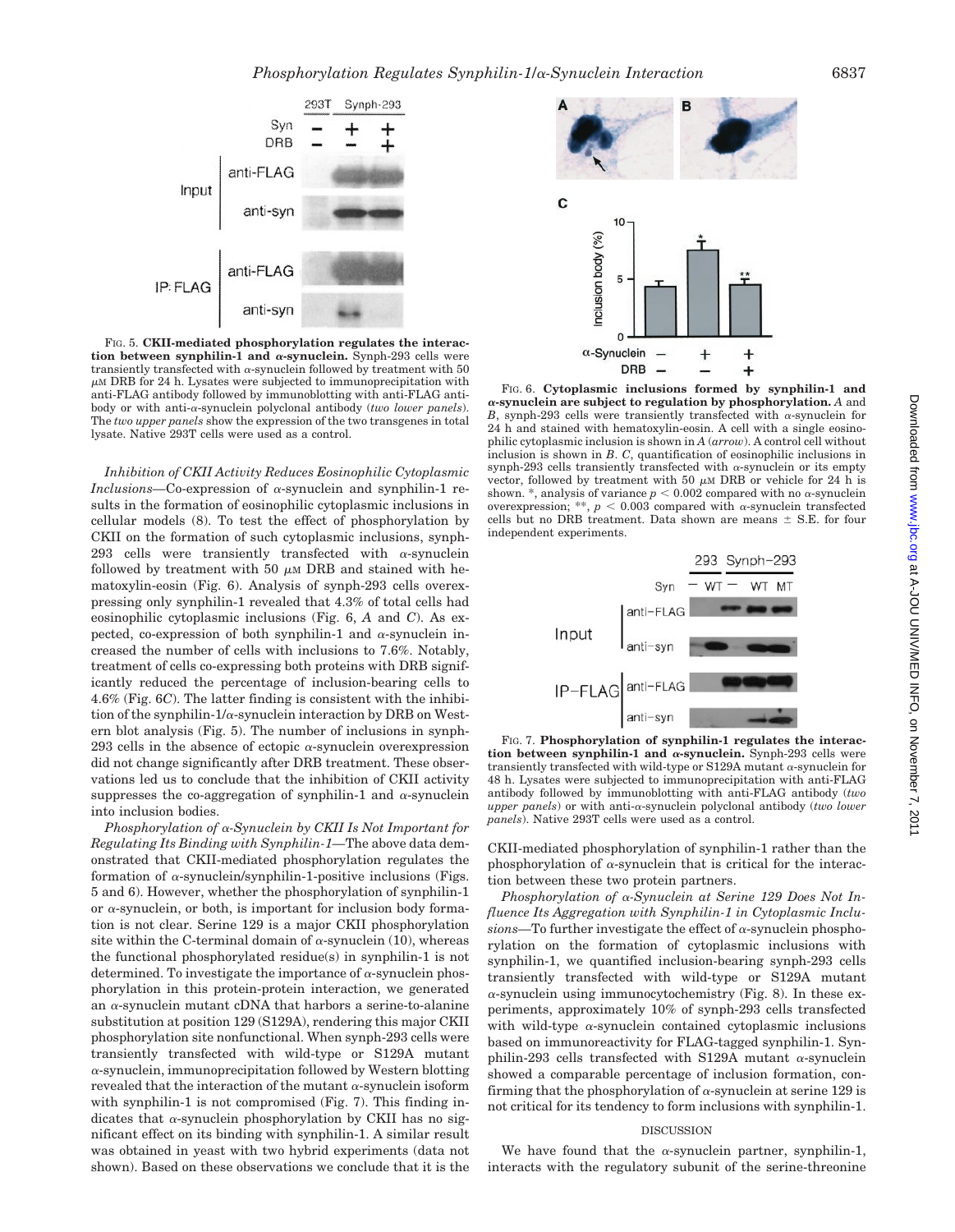

FIG. 8. Phosphorylation of  $\alpha$ -synuclein at serine 129 does not influence the formation of synphilin- $1/\alpha$ -synuclein-immunore**active inclusions.** Synph-293 cells were transiently transfected with wild-type or S129A ( $S129A$ ) mutant  $\alpha$ -synuclein and cultured for 24 h. Cytoplasmic inclusions were detected by immunostaining for FLAGsynphilin-1. Data shown are means  $\pm$  S.E. for three independent experiments.

kinase CKII and is phosphorylated by this kinase complex both *in vitro* and *in vivo*. Furthermore, we have demonstrated that the interaction between  $\alpha$ -synuclein and synphilin-1 is tightly regulated by the phosphorylation of synphilin-1. Inhibition of this post-translational modification potently dissociates protein-protein complexes and diminishes their ability to aggregate into cytoplasmic inclusions.

Phosphorylation plays an important role in the pathogenesis of certain neurodegenerative diseases. Alzheimer disease is the best recognized example of a brain disorder in which phosphorylation of a specific protein plays a pathogenetic role, and there are other conditions associated with neurofibrillary tangles (19). In Alzheimer disease, hyperphosphorylation prevents the microtubule-associated protein tau from assembling normally with microtubules and the orderly polymerization of microtubules. Thus, hyperphosphorylated tau proteins become the main components of the aggregated filaments found in neurofibrillary tangles (20, 21). Recently, extensively phosphorylated  $\alpha$ -synuclein at serine 129 was also described in synucleinopathy lesions with Lewy bodies in the brains of patients with dementia (11). Similar observations have been made in -synuclein transgenic *Drosophila* (13) and in A30P mutant transgenic mice (12). Our observations indicate that the phosphorylation of synphilin-1 is more critical in the interaction with  $\alpha$ -synuclein in forming inclusions than for the phosphorylation of  $\alpha$ -synuclein. It is conceivable that the localization of synphilin-1 mainly in the core of Lewy bodies (22), surrounded by the halo where  $\alpha$ -synuclein is mostly present (23), may protect this large protein from phosphatases, although the status of its phosphorylation *in vivo* remains to be studied.

CKII is a ubiquitous and pleiotropic serine-threonine protein kinase, which is highly conserved in evolution, indicating its vital biological roles (24). Its activity and expression are relatively high in the brain (25, 26) where it is distributed in most regions and localized primarily in neurons (27, 28). CKII has myriad substrates and consequently controls many neuronal functions including development, neuritogenesis, synaptic transmission, plasticity, information storage, and survival (29). Additionally, phosphorylation by CKII could be implemented in the genesis of certain neuronal cytoplasmic aggregates. In Alzheimer disease, for example, increased CKII immunolabeling has been demonstrated in neurofibrillary tangle-bearing neurons (30, 31). The association of CKII with tangles and other inclusions has also been reported in other neurodegenerative disorders including the Guamanian Parkinson dementia complex, progressive supranuclear palsy, and Pick disease (32).

The co-aggregation of  $\alpha$ -synuclein and synphilin-1 leads to the formation of cytosolic inclusions both in non-neuronal 293T cells and in neuronally derived SH-SY5Y cells (data not shown). In 293T cells stably transformed to express synphilin-1, 4.3% manifest eosinophilic cytoplasmic inclusions. Whether these represent an aggregation of synphilin-1 alone or seeding by low levels of endogenous  $\alpha$ -synuclein (33) requires further investigation. The percentage of inclusion-positive cells in our experiments is higher than that obtained following transient co-transfection of  $\alpha$ -synuclein and synphilin-1 (less than 1%) in previous studies (8, 9). This quantitative discrepancy can be attributed to the fact that our cells are stably engineered with synphilin-1 and are cloned. Transient transfection of synph-293 cells with  $\alpha$ -synuclein leads to a further increase of inclusion-positive cells to approximately 8–10%, which is demonstrated by both hematoxylin-eosin staining and by fluorescent immunocytochemistry. These quantitative findings were highly reproducible in our system. Thus, the intracellular levels of these proteins are crucial for their aggregation into inclusions. This latter notion is consistent with the fact that transgenic mice and flies with increased  $\alpha$ -synuclein expression develop neuronal inclusions in dopaminergic neurons (34, 35).

Neuronal inclusions in neurodegenerative diseases, such as Lewy bodies in PD, had for decades been no more than pathological diagnostic aids; but recent advances in the genetics and molecular biology of these disorders have made it possible to study their genesis and more importantly their role in neuronal death. The question of whether intracellular inclusions protect against or contribute to cytotoxicity has been debated (36). Our recent quantitative analysis of cells with and without inclusions containing  $\alpha$ -synuclein/synphilin-1 demonstrated that such microscopically visible inclusions are present mostly in surviving cells and less so in apoptotic cells (37). Furthermore, cells containing inclusions have normal morphology and intact nuclei with no evidence of caspase activation (data not shown), suggesting that the inclusions *per se* are not cytotoxic. These findings are consistent with experimental evidence from cellular and transgenic animal models of polyglutamine expansion disorders, indicating a lack of correlation between inclusions and neuronal death (38–40). *In vitro* structural studies of  $\alpha$ -synuclein have revealed various conformations ranging from smaller oligomers to more complex fibrils and have raised the possibility that cytotoxicity is not the result of the fibrils that form Lewy bodies but rather because of their oligomeric precursors that remain in the cytoplasm (41).

The above observations collectively suggest that the interaction between  $\alpha$ -synuclein and synphilin-1 as well as subsequent inclusion body formation are regulated by the phosphorylation of synphilin-1. If the submicroscopic interaction between these two proteins is of critical importance in the pathogenesis of dopaminergic neuronal death in Parkinson disease, targeted pharmacological disruption of binding through manipulating phosphorylation could have therapeutic value.

*Acknowledgment—*We thank Vishal Bhatnagar for technical contributions.

#### **REFERENCES**

- 1. Conway, K. A., Harper, J. D., and Lansbury, P. T. (1998) *Nat. Med.* **4,** 1318–1320
- 2. Rajan, R. S., Illing, M. E., Bence, N. F., and Kopito, R. R. (2001) *Proc. Natl. Acad. Sci. U. S. A.* **98,** 13060–13065
- 3. Mouradian, M. M. (2002) *Neurology* **58,** 179–185
- 4. Spillantini, M. G., Schmidt, M. L., Lee, V. M., Trojanowski, J. Q., Jakes, R., and Goedert, M. (1997) *Nature* **388,** 839–840
- 5. Baba, M., Nakajo, S., Tu, P. H., Tomita, T., Nakaya, K., Lee, V. M., Trojanowski, J. Q., and Iwatsubo, T. (1998) *Am. J. Pathol.* **152,** 879–884
- 6. Polymeropoulos, M. H., Lavedan, C., Leroy, E., Ide, S. E., Dehejia, A., Dutra, A., Pike, B., Root, H., Rubenstein, J., Boyer, R., Stenroos, E. S., Chan-<br>drasekharanna. S., Athanassiadou, A., Pananetropoulos, T., Johnson. drasekharappa, S., Athanassiadou, A., Papapetropoulos, W. G., Lazzarini, A. M., Duvoisin, R. C., Di Iorio, G., Golbe, L. I., and Nussbaum, R. L. (1997) *Science* **276,** 2045–2047
- 7. Kruger, R., Kuhn, W., Muller, T., Woitalla, D., Graeber, M., Kosel, S., Przuntek, H., Epplen, J. T., Schols, L., and Riess, O. (1998) *Nat. Genet.* **18,** 106–108
- 8. Engelender, S., Kaminsky, Z., Guo, X., Sharp, A. H., Amaravi, R. K., Kleider-